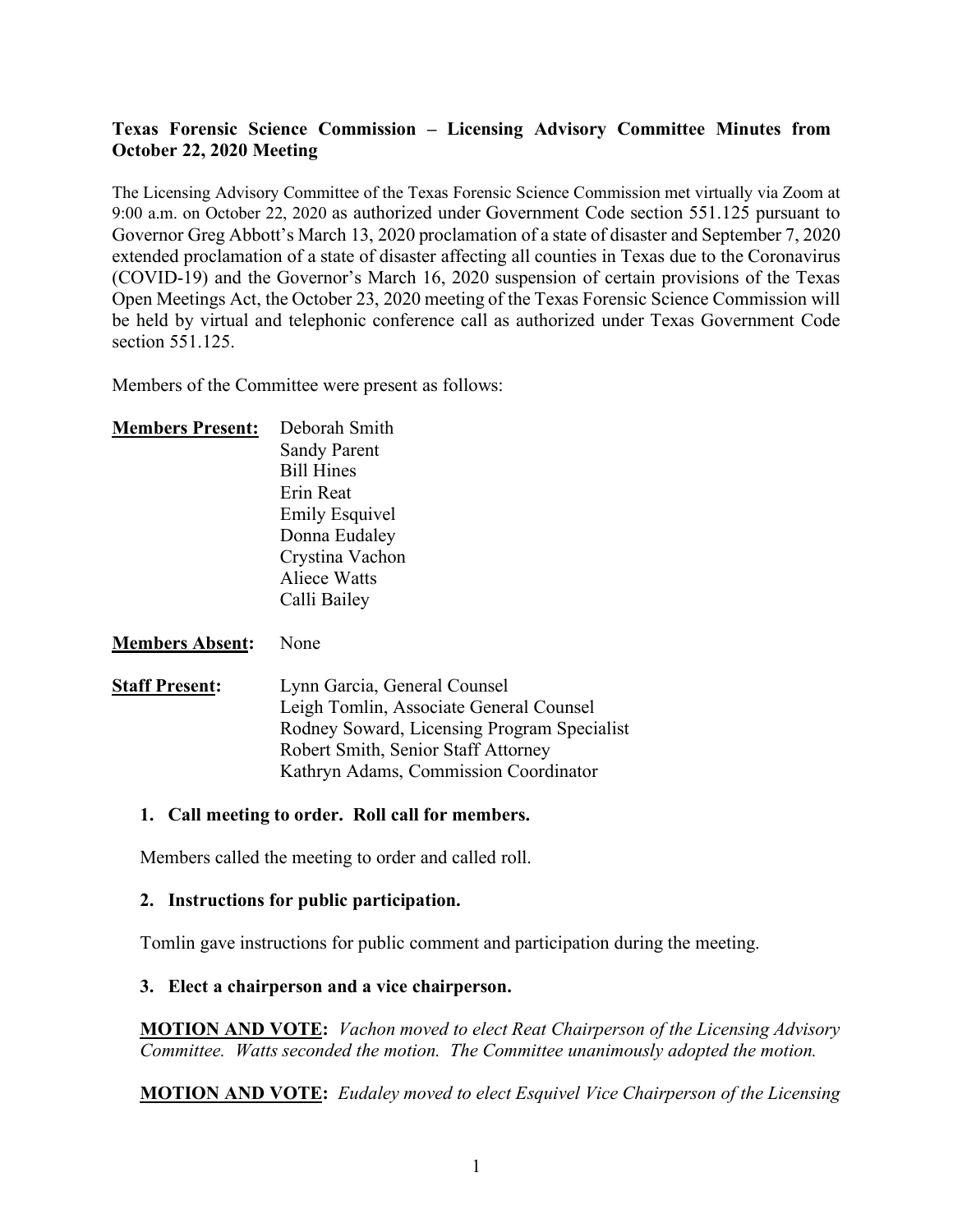*Advisory Committee. Hines seconded the motion. The Committee unanimously adopted the motion.* 

# **4. Review and adoption of minutes from July 23, 2020 meeting.**

**MOTION AND VOTE:** *Watts moved to approve the July 23, 2020 meeting minutes draft. Eudaley seconded the motion. The Committee unanimously adopted the motion.*

# **5. Administrative update, including update on number of licenses issued and number of renewals processed; introduction of new committee members.**

Soward provided an update on licenses issued. There are currently 1,348 licensees, consisting of 917 regular licenses, 6 provisional, 2 temporary licensees, and 423 blanket. Staff has processed over half of the license renewals that expire before December 31, 2021 and will continue to process renewals through the end of the year. In addition to renewals, staff is also processing former blanket licensee applications for full licensure under the Laboratory De Minimis License program.

New committee members Deborah Smith and Sandy Parent gave introductions and described their professional backgrounds.

# **6. Review any outstanding statistics course evaluation requests.**

There were no outstanding statistics course evaluation requests. Garcia gave an update on a statistics course being offered and taught by the Center for Statistics and Applications in Forensic Evidence ("CSAFE") through the end of the year for current laboratory employees needing the statistics component for Texas licensure. NMS also expects to offer their statistics course virtually before the end of the year. The virtual offering of the course was delayed due to COVID-19.

# **7. Discuss and evaluate any outstanding continuing forensic education (CFE) requests; discuss and vote on rulemaking for CFE for licensees upgrading a license and not renewing.**

There were no outstanding CFE review requests.

**MOTION AND VOTE:** *Watts moved to recommend the full Commission adopt the rule addressing full CFE requirements for licensees upgrading their category of licensure at renewal. Hines seconded the motion. The Committee unanimously adopted the motion.* 

**8. Discuss and make recommendations on any specific coursework and minimum education requirement transcript review requests; discuss and vote on rulemaking regarding indefinite grace period for exemption from elevated coursework requirements for licensees with a gap in employment.** 

There were no outstanding specific coursework or minimum education requirements for review.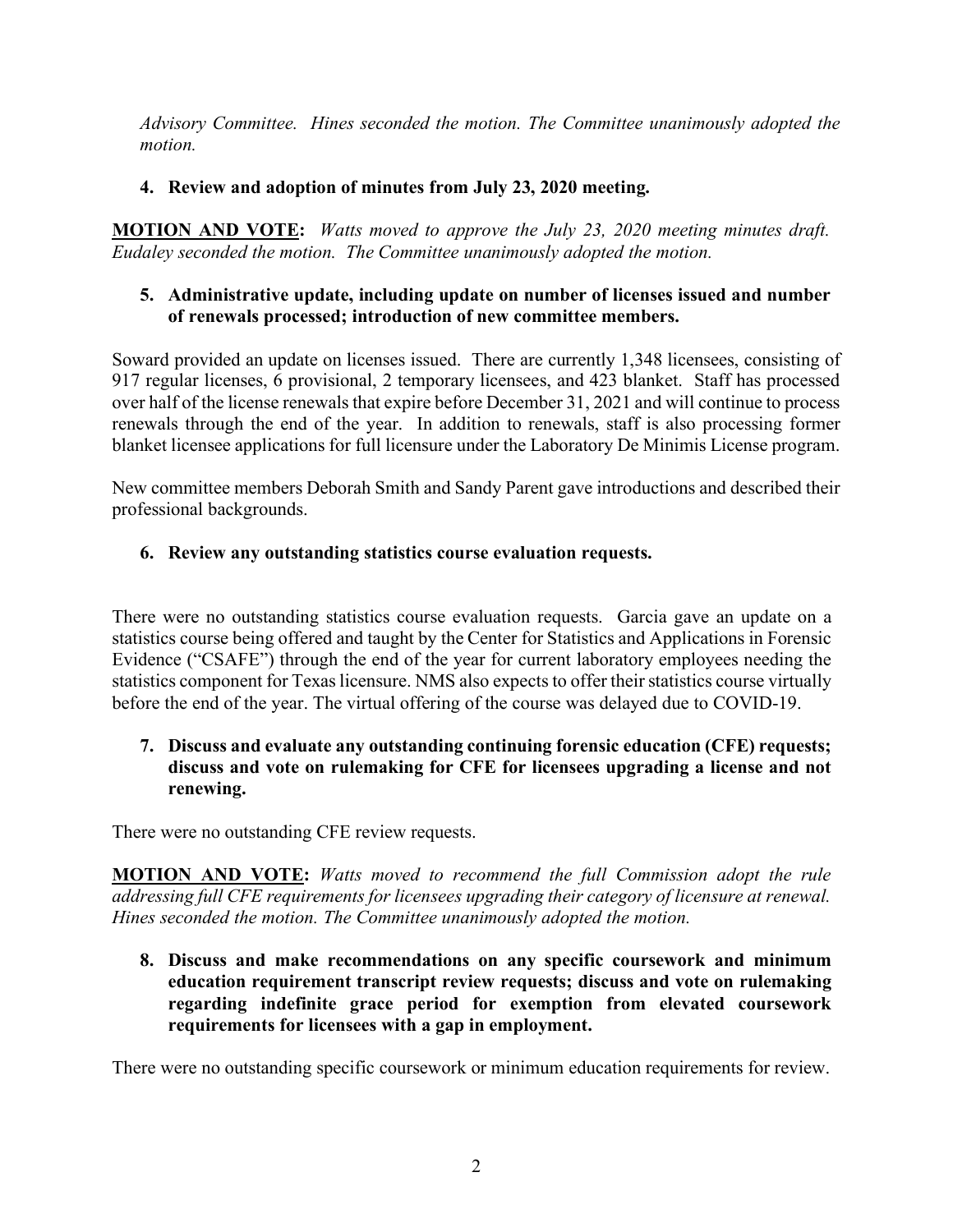**MOTION AND VOTE:** *Esquivel moved to recommend the full Commission adopt the rule regarding an indefinite grace period for exemption from elevated coursework requirements for licensees with a gap in employment. Watts seconded the motion. The Committee unanimously adopted the motion.* 

**9. Discuss and evaluate any outstanding Laboratory** *De Minimis* **Texas Casework License applications; discuss and evaluate any Laboratory Uncommon Forensic Analysis License applications; discuss provisions and requirements of each program for laboratories and analysts; discuss and vote on rulemaking removing the laboratory license category "necessary to ensure the availability of timely forensic analyses in counties for which access to forensic analyses is limited."**

**MOTION AND VOTE:** *Watts moved to recommend the full Commission adopt the rule removing the laboratory license category "necessary to ensure the availability of timely forensic analyses in counties for which access to forensic analyses is limited." Hines seconded the motion. The Committee unanimously adopted the motion.* 

Members reviewed an application for a Laboratory Uncommon Forensic Analysis License from Pure Gold Forensics, Inc. The Committee determined, based on the information provided by the laboratory in its application, the laboratory does not offer a type of "forensic analysis" not otherwise available, as the term "forensic analysis" is defined under Texas law. The MVAC system cited in the laboratory's application as "uncommon" is not an "expert examination or test on physical evidence" but rather a particular approach to evidence collection. Once collected, the evidence is then forwarded for biology screening and DNA analysis. The Committee further determined the type of forensic testing performed by the laboratory (*e.g., forensic biology screening and DNA analysis using commonly available amplification kits)* is widely available in many forensic laboratories. The fact that one laboratory system carries case backlogs resulting in delays is insufficient grounds for claiming the DNA analysis offered by Pure Gold is not otherwise available in a timely manner from many other accredited forensic service providers in and outside of Texas.

**MOTION AND VOTE:** *Eudaley moved to deny Pure Gold's application for an Uncommon Forensic Analysis License. Esquivel seconded the motion. The Committee unanimously adopted the motion.* 

### **10. Discuss exam evaluation committee and development of new test questions; discuss exam training videos.**

Members and staff discussed the status of piloted exam questions and the development of a new set of questions to pilot for the General Forensic Analyst Licensing Exam. Staff will set up a call with Reat to discuss how to proceed with the Exam Evaluation Committee between now and the Committee's January 28, 2021 meeting.

Members also discuss re-recording two of the exam training/study videos—Root Cause Analysis and Human Factors. Reat and staff will discuss the re-recording of the study videos.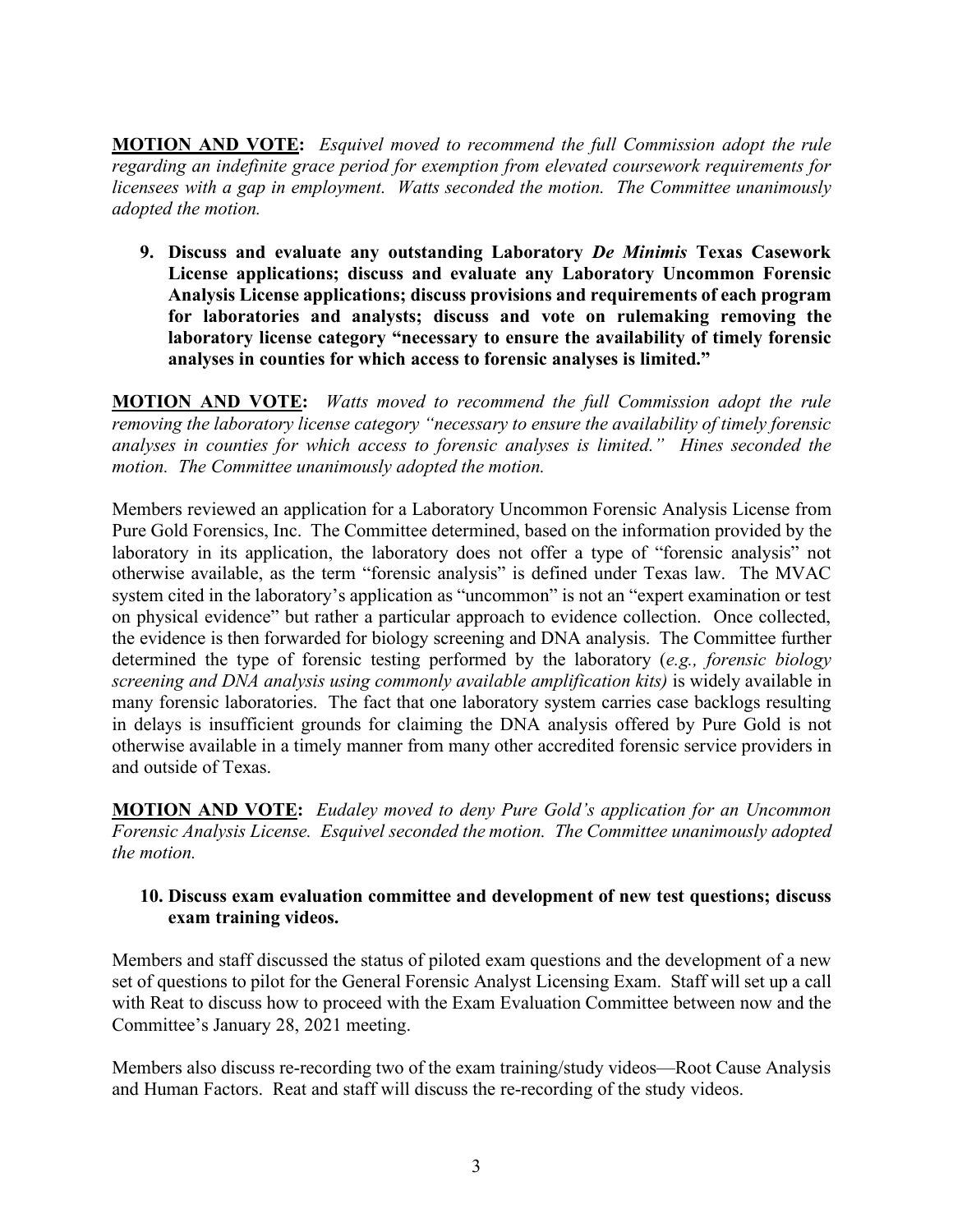### **11. Discuss voluntary licensure for unaccredited forensic disciplines, including discussion and vote on the crime scene working group's proposed components for voluntary licensure.**

Members discussed the status of the crime scene working group's development of recommended voluntary licensing rules for the discipline. The group met in August to develop recommendations and has a draft document of recommended components for voluntary licensure in the discipline. Developments for other forensic disciplines has not yet began but is expected in the future for disciplines like latent prints and digital evidence.

# **12. Discuss and make recommendations regarding any Waiver Applications for Laboratory Support Personnel.**

There were no waiver applications for review at this meeting.

## **13. Discuss and make recommendations regarding any outstanding criminal history results.**

There were no criminal history reports for review at this meeting.

# **14. Discuss and evaluate any technical reviewer license applications.**

There were no technical reviewer applications for review at this meeting.

### **15. Discuss and evaluate any temporary license application requests.**

There were no temporary license applications for review at this meeting.

### **16. Discuss and evaluate any fourth exam requests.**

There were no fourth exam requests for review at this meeting.

# **17. Update from Mandatory Legal and Professional Responsibility Training Development group.**

Garcia reported on the development of the Mandatory Legal and Professional Responsibility Training course with SHSU. The course was launched by Commission staff and is available to all forensic analysts, management and anyone else interested in taking the course. Tomlin will send instructions for access to TACLD for quality managers and other unlicensed personnel. Tomlin will also distribute the course to interested lawyers for evaluation on wider distribution possibly to TDCAA and TCDLA.

# **18. Update and discussion of new OSAC Registry standards to be adopted by the Commission, including the development of collaborative work groups to discuss new standards.**